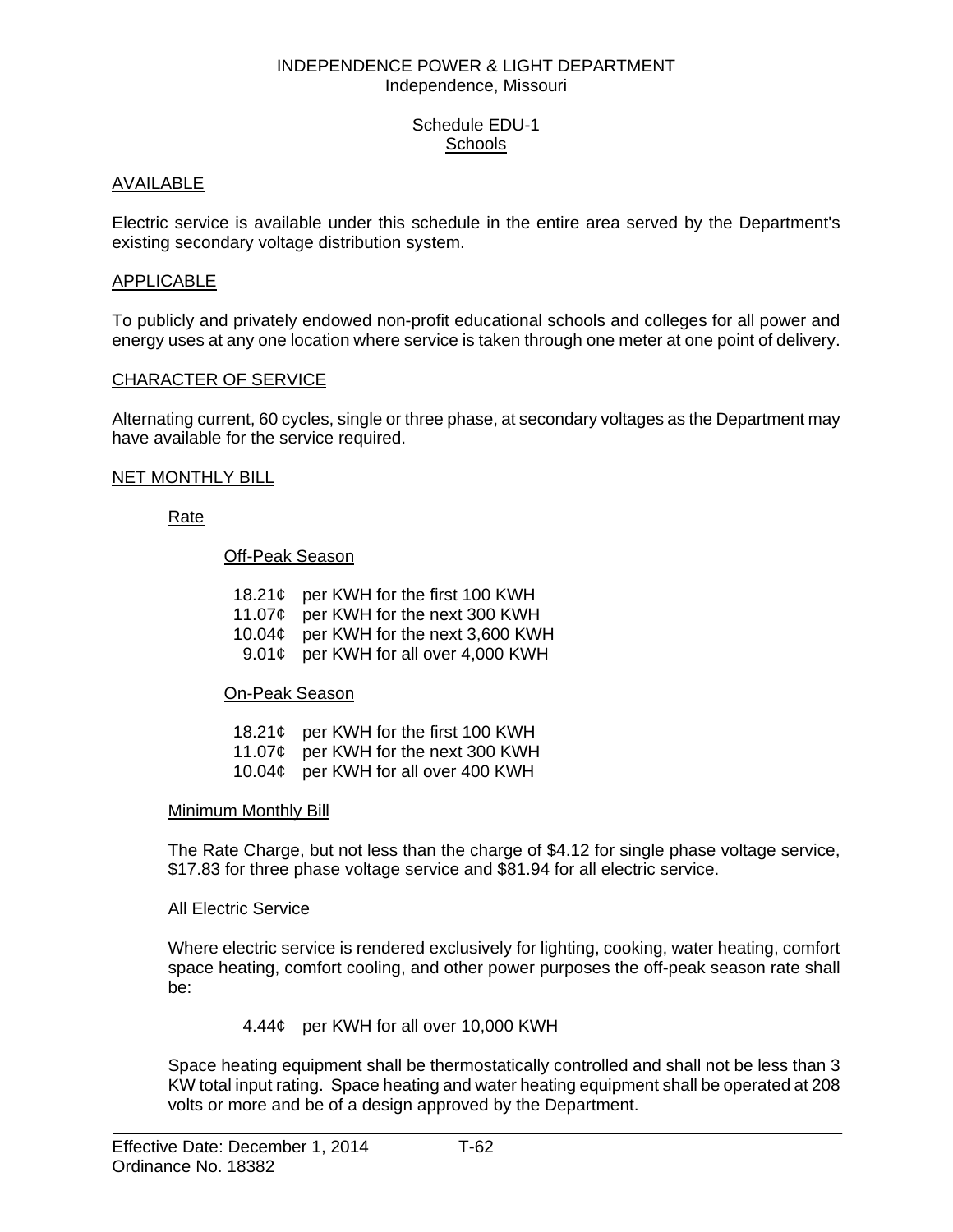## INDEPENDENCE POWER & LIGHT DEPARTMENT Independence, Missouri

Schedule EDU-1 **Schools** (Continued)

# High Load Factor Service

 When customer's monthly billing demand is 50 kilowatts or more and energy usage is in excess of 350 kilowatt hours per kilowatt of billing demand, the net monthly rate shall be discounted 0.48¢ per kilowatt hour.

# FUEL-ENERGY COST ADJUSTMENT

See Schedule FA-1.

# BILLING DEMAND DETERMINATION

The monthly billing demand shall be the maximum 30-minute measured kilowatt (KW) demand as adjusted for power factor during the month, but the minimum billing demand during any month shall not be less than 50 KW nor less than 80 percent of the highest adjusted measured demands established during the billing months of July, August and September for the twelve months ending with current month. Monthly measured demands will be adjusted or corrected for power factor if customer's power factor is found by test to be less than 85 percent lagging. The measured demand corrected for power factor shall be determined by multiplying the maximum measured kilowatt demand during the month by 85 percent and dividing by the percentage power factor as determined. Fractional billing demands will be rounded to the nearest whole kilowatt demand.

# BILLING PERIODS

The "off-peak" season shall be for seven consecutive billing months with the first billing month commencing with meter reading cycle 1 occurring in October each year.

The "on-peak" season shall be the remaining five consecutive billing months.

# PAYMENT

Monthly bills will be rendered NET, payable on or before the due date of the net monthly bill. The gross monthly bill, which is 105 percent of the net monthly bill, will be collected if monthly bill is not paid on or before due date.

# PAYMENT IN LIEU OF TAXES TO CITY OF INDEPENDENCE

The net monthly bill rates of this service schedule include charges for the Department's payment in lieu of taxes (PILOT) to the City's General Fund as authorized by Section 3.17 of the City Charter. The Department's PILOT payment to the City is equal to the amount of City taxes and fees charged on privately owned utilities, including the 9.08 percent franchise fee, applicable utility property taxes and sales taxes.